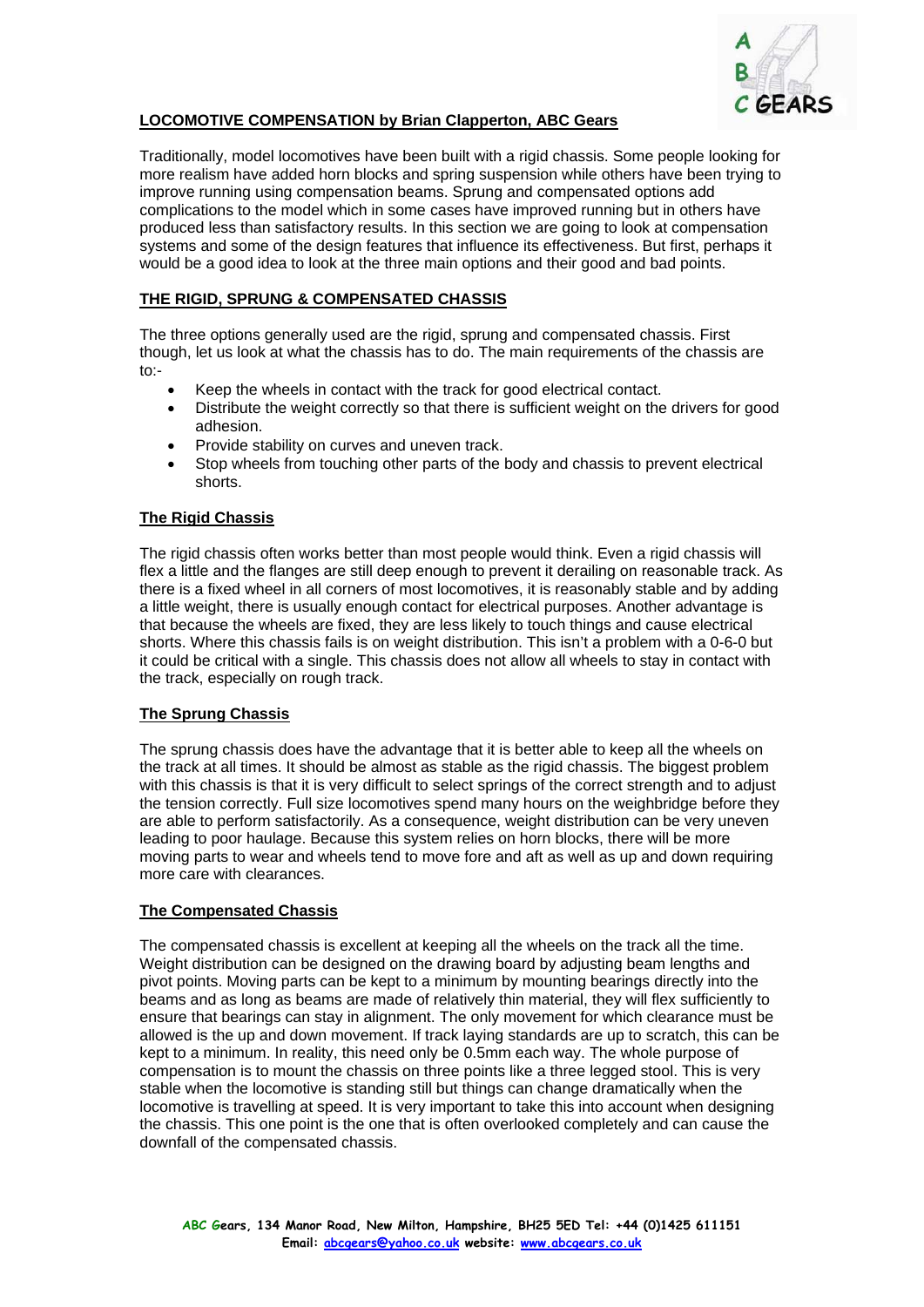

### **Let's Look at this 'Downfall'**

To look at this in more detail, let's take the 4-4-0 locomotive. How often have we seen the back axle fixed and a bar resting on the front driving axle. Yes, it is a true three point suspension but the three points are very close to the back of the locomotive. To prevent the locomotive from falling over, the centre of gravity must sit within the triangle (see sketch), ideally in the middle of the triangle as this will mean that all the four wheels are carrying the same weight. This is going to be very difficult with this locomotive. All the space behind the centre of the triangle is taken up with the open footplate and the motor/gearbox unit in the back of the firebox. The smoke box is a long way forward of the triangle and working against us. If the centre of gravity is too close to the front driving wheels, not only will there be little weight on the rear wheels but we will be asking the front driving axle to prevent our locomotive rolling sideways on the curves. As the locomotive is resting on the middle of the front axle, we are not going to get any help from here. The rear inside wheel will lift off the track and the front outside wheel will drop until it comes to the end of its travel.



## **A Possible Solution**

A better solution would be to rest the front of the locomotive on the bogie and to install a beam on each side, pivoted in the middle, between the driving wheels. In this solution, the triangle (see sketch) is much larger and so the locomotive is more stable. The weight acting on the rear beams is evenly distributed between the four driving wheels which is much better for pulling trains. As some weight is needed on the bogie, the ideal centre of gravity is very close to the front driving axle enabling more useful weight into the locomotive which will improve adhesion.



#### **Beams Pivoted Away from the Middle**

It is sometimes a good idea to pivot beams at a point other than in the middle of the beams. This time let us have a look at the 4-2-2 single, at first sight, this locomotive is very similar to the 4-4-0. We could rest the front of the locomotive on the bogie and use two compensation beams, one each side between the driver and the trailing wheel. We did say before that there would be the same amount of weight on each of the two rear axles. As the rear axle in this example is only a trailing wheel, it would be nice to transfer some of the weight on that axle to the driving wheel. We can do this by moving the pivot point forward. If we move the pivot point forward at the ratio of 1 to 2, the driving wheel will carry twice the amount of weight that the rear trailing wheel carries. The triangle becomes a little smaller but it does move forward and does not affect stability on curves. Also, the ideal centre of gravity moves forward which makes it much easier to get even more weight on the locomotive, and hence the single driver.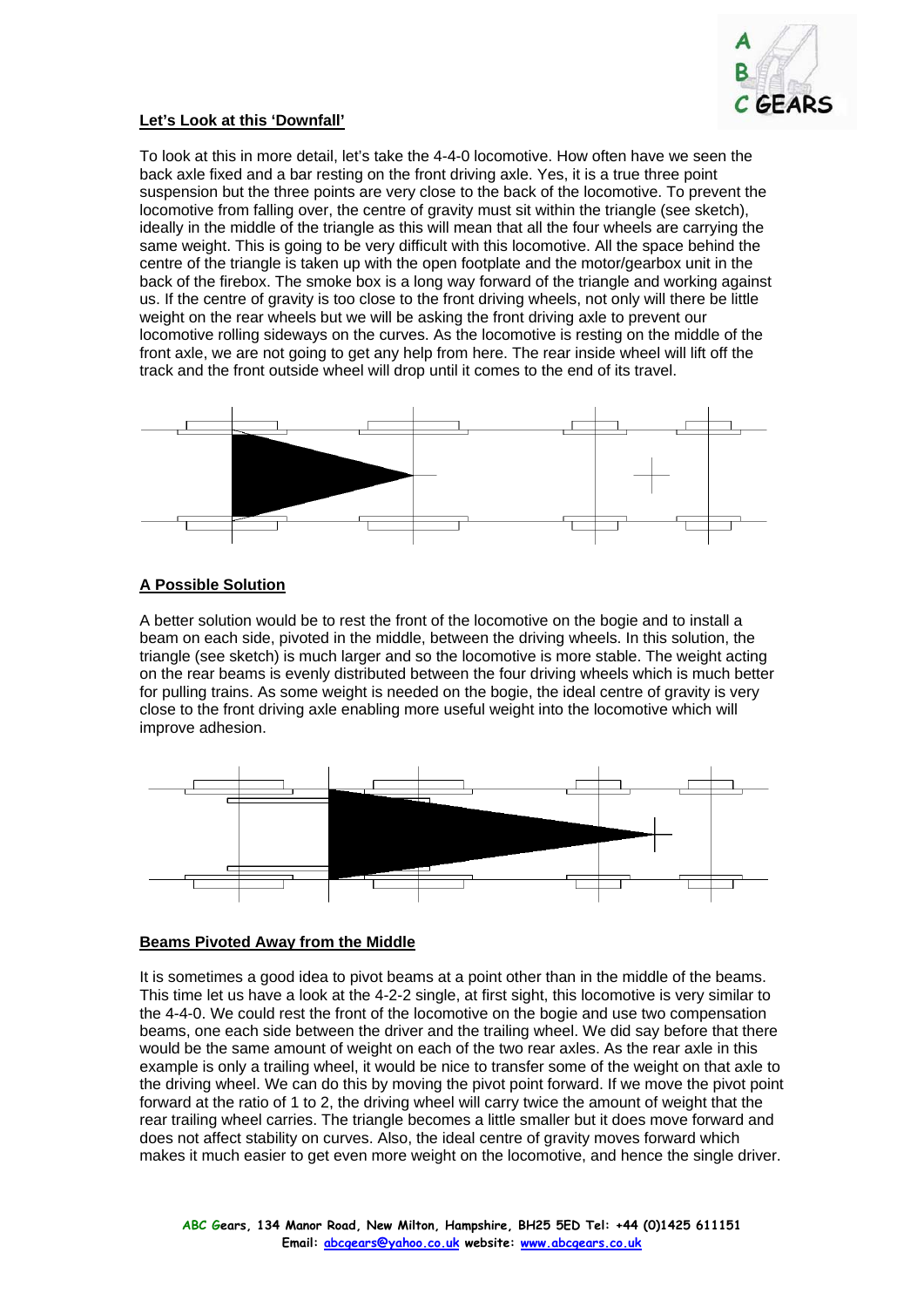



## **The 4-6-0**

Let us also have a quick look at the 4-6-0. Many people fix the back axle and rest the compensation beam on the middle of the centre and front drivers. This is not a very elegant solution. It does make inside working valve gear difficult if you want to include this option. If we look at our triangle again, we see that although the triangle is quite long compared to our 4-4-0, it is too near the back of the locomotive and effects stability on curves.



Here we can look at three possible solutions and their advantages and disadvantages.

### **SOLUTION 1**

#### **Move the Triangle Forward**

One solution could be to allow the front axle to rock and place a beam either side between the rear and centre driving wheels. The triangle is about the same size but because it has moved forward, the locomotive will be more stable. The ideal centre of gravity is also moved forward enabling us to add more useful weight to the locomotive which improves adhesion.



### **SOLUTION 2**

#### **Four Point Suspension**

This is almost certainly going to be a controversial solution but has been included for you to make your own assessment and to make this section complete.

Four point suspension is achieved by fixing the front axle and placing a compensation beam either side between the centre and rear driving axles. The compensation purist will point out that this system sits the locomotive on four points instead of three. Before we reject this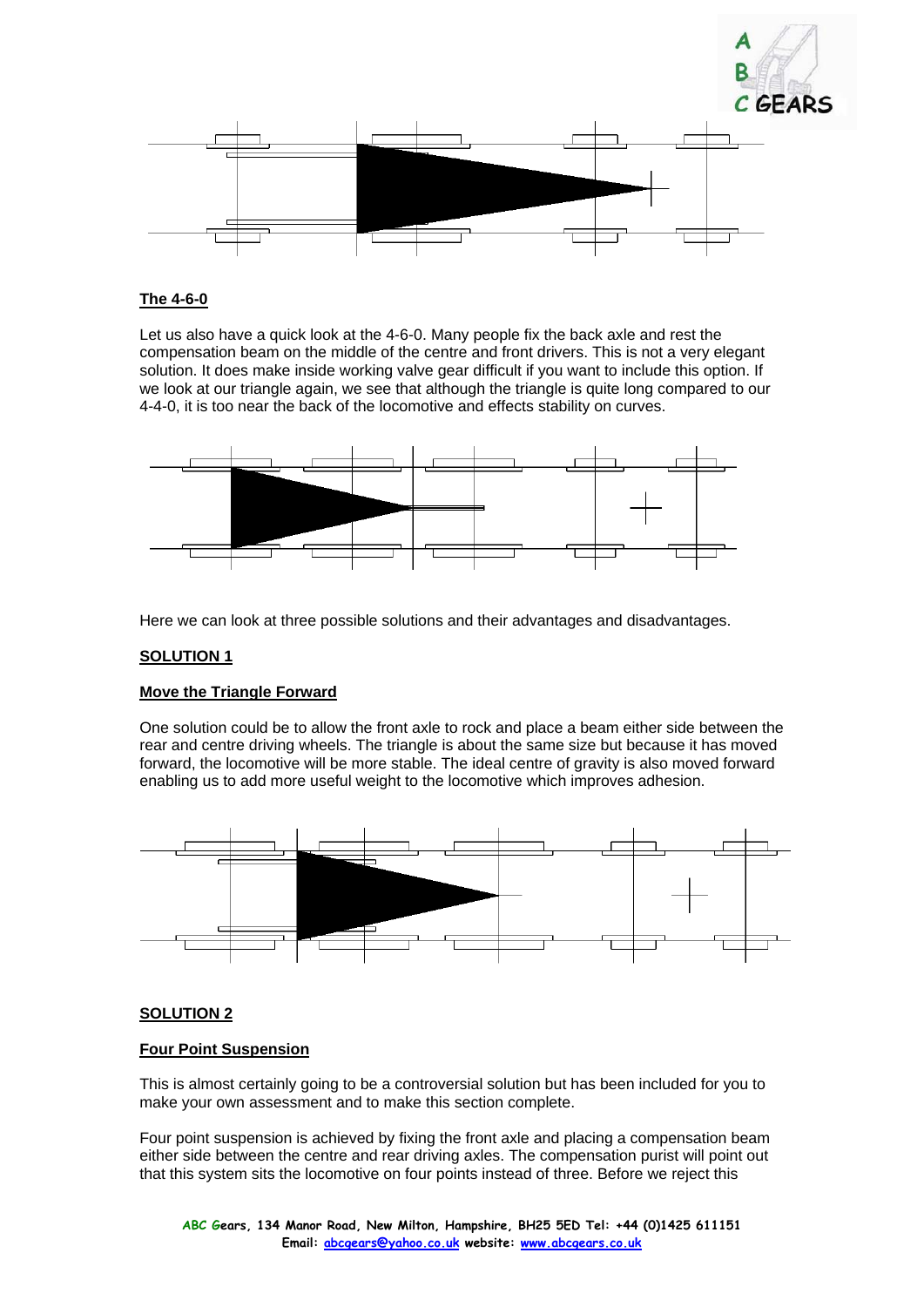

solution out of hand, let us look at its merits. The advantages with this system is that there is plenty of stability and the ideal centre of gravity is near the centre driving axle but it could be moved a little forward without effecting stability on curves. This means there is plenty of room for adhesive weight. The disadvantage is IT IS NOT a three point suspension system, therefore cannot guarantee that all six drivers will be on the track all the time. It will however be able to compensate for rise and fall in the track.



### **SOLUTION 3**

### **The 'ROLLS ROYCE' Solution**

We saw with the 4-4-0 locomotive the advantage of sitting the front of the locomotive on the bogie. The 4-6-0 can also benefit from this idea but the beams become more complicated, we still need a beam between the front two driving axles but this time, the beam is pivoted on the second beam which is pivoted on the frame with the rear axle at the other end. By moving the pivot forward at the ratio of 1 to 2 this will ensure that the same amount of weight sits on all drivers. Our triangle therefore is quite long and towards the front, giving excellent stability on the curves. The ideal centre of gravity is also a long way forward giving added benefits for hauling heavy trains. The only slight complication with this system is that the rear beam needs to be pivoted above the centre axle so the beam will have to be curved.



# **The Motor/gearbox Unit**

People are often reluctant to mount a motor/gearbox unit on a moving axle but this only means that a little more clearance is needed around the motor. It is however very important to allow the motor/gearbox unit to float, whether the axle is fixed in the chassis or not. It is very difficult to keep the two chassis bearings and the two gearbox bearings in perfect alignment when fixing the gearbox rigidly in the chassis, especially when the chassis flexes. Any



alignment errors will effectively pinch the axle causing drag and premature failure of the gearbox. Most modern motor/gearbox units are small enough to allow a compensation beam beside them. The ideal restraining system will vary depending on the unit you are using but a type of fork in the middle of the chassis hooked onto the gearbox is one solution.

The fork should allow the gearbox to

rock and move with the drive axle, the only restriction needed is to stop the gearbox rotating about the drive axle.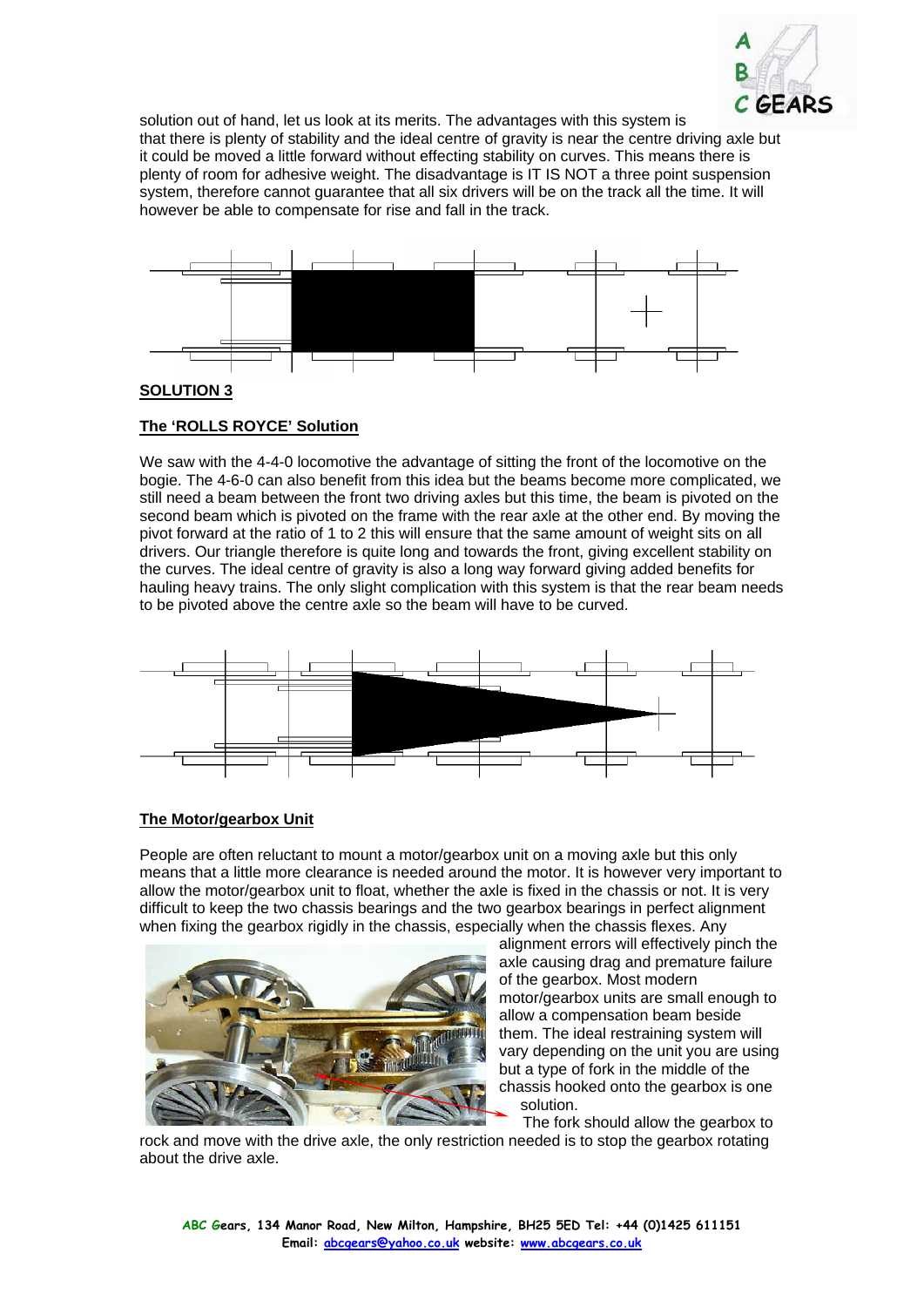

## **Some Maths**

So far we have looked at enough examples and ideas for most people. If we want to take things a little further, we could calculate what weight we want, where and how it affects the length of beams. To show what we can do with some Maths we are going to look at a 2-2-2 Single with a wheel base of 70mm and 70mm. The first thing we need to do is decide what the locomotive is to pull. This can be worked out by measuring the force needed to pull the intended train along or by one of the many formulae that have been published over the years. Just to come up with a number so we can continue, I am going to introduce my own formula which can be modified to suit your own requirements. The formula is:-

Tractive effort of the model in grams = Tractive effort of the full size loco in lbs divided by 100

If our prototype has a Tractive effort of 11,000 lb, our model will need a Tractive effort of 110g

Because the coefficient of friction for steel wheels on nickel silver track is about 5, we need 5 times this weight on the driving wheel which is 550g. The leading and trailing wheels need to carry some weight to keep them on the track and to steady the locomotive. Experience has taught me that this needs to be about 150g. From this we can see that the total weight of the locomotive needs to be:

 $150g + 550g + 150g = 850g$ 

If the compensation beam is to be between the middle and rear axle and these wheels are 70mm apart, the beam obviously has to be 70mm long. Because we want 550g on the driver and 150g on the trailing wheel, the pivot needs to be moved forward to the ratio of 150:550. That means the pivot needs to be 15mm behind the drivers and 55mm in front of the rear trailing wheels.

To ensure that the front axle carries 150g, we need to ensure that the centre of gravity of the finished locomotive is in the correct place. This we can calculate in the same way. The distance between the pivot point and front axle is 85mm (70mm + 15mm). If 150g sits on the front axle and 700g (550+150) on the compensation pivot, we can proportion the centre of gravity in the ratio of 150:850 from the pivot point. The centre of gravity needs to be 15mm in front of the pivot and 70mm behind the front axle. As our locomotive is symmetrical, it comes as no surprise that the calculated centre of gravity is over the middle axle.

# **The Tender**



Not everyone compensates the tender as it is not really a part of the locomotive but a piece of rolling stock that always seems to accompany the locomotive. The only exceptions are when the tender is motorised or used to collect electrical current. There are a number of advantages to

compensating the tender but let's look at some of the ways we can do it.

Many people fix the back axle and rest a beam on the middle of the middle and front axle. This system has a number of disadvantages. The first is that it uses some form of horn block which means more moving parts, wear and the problem of wheels moving into brake blocks. The second is that the bearings don't support any of the weight as it is all taken on the beam rubbing on the axle, which is a horrible way of doing it. The biggest disadvantage is one of stability. We have a heavy locomotive in front of the tender and it may well be coupled together by some form of bar. If the locomotive should become derailed, it is possible that the